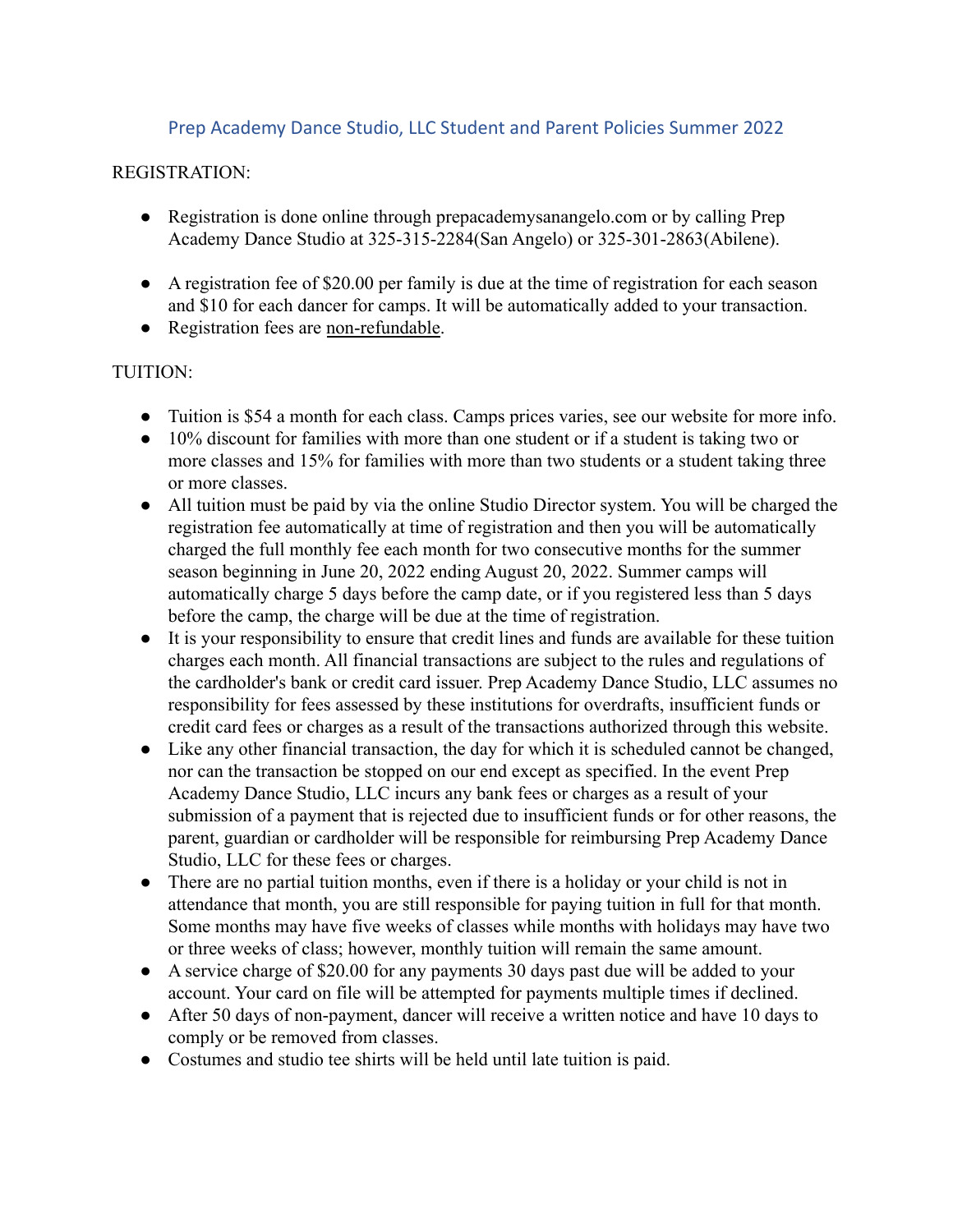### PAYMENTS:

- Prep Academy Dance Studio, LLC accepts Visa, MasterCard, American Express and Discover.
- You will set up your automatic payments at the time of registration at <https://app.thestudiodirector.com/prepacademy/portal.sd?page=Enroll&meth=search>

# WITHDRAWALS:

• Should you decide to end your child's participation in the Prep Academy Dance Studio, LLC and discontinue this transaction, please submit notice by e-mail to prepacademysanangelo@gmail.com. or [hello@prepacademyabilene.com](mailto:hello@prepacademyabilene.com). No other communication channels (including verbal communication, social media, or SMS texting) are a valid form of requesting cancellation. Such notice must be received 15 days prior to the date of the next transaction or payment due date. If notice is given less than 15 days prior to the date of the next transaction, you will be billed for the entire cost of the next monthly payment.

## DRESS CODE:

- Please have the students in dress code as listed on dress code document. We will allow a week grace period.
- Please refer to the dress code document for the student's appropriate clothing for each class.
- Students that are not in dress code may be asked to not participate in class for that day.
- Dance shoes should only be worn in the studio and not outside.
- Sneakers or outside shoes worn in the studio, should be clean and free of dirt, mud, pebbles, etc.
- Jewelry is not permitted in class with the exception of small stud earrings.
- Please put dancer's last name on all items brought into the studio, including on all dance shoes.
- We are not responsible for lost or stolen items

### COMMUNICATION:

We communicate with parents via email primarily in regards to notices, receipts, bad weather, cancellations and events.

### EXTENUATING CIRCUMSTANCES (EX. COVID-19)

- In the case that we cannot meet in person for studio dance classes. Classes will meet LIVE at their normal class time/day via Google Meets. Links will be sent out at the appropriate time.
- You will be subject to the same studio policies and term conditions you agreed to upon registration. Which means the same withdraw and payment terms.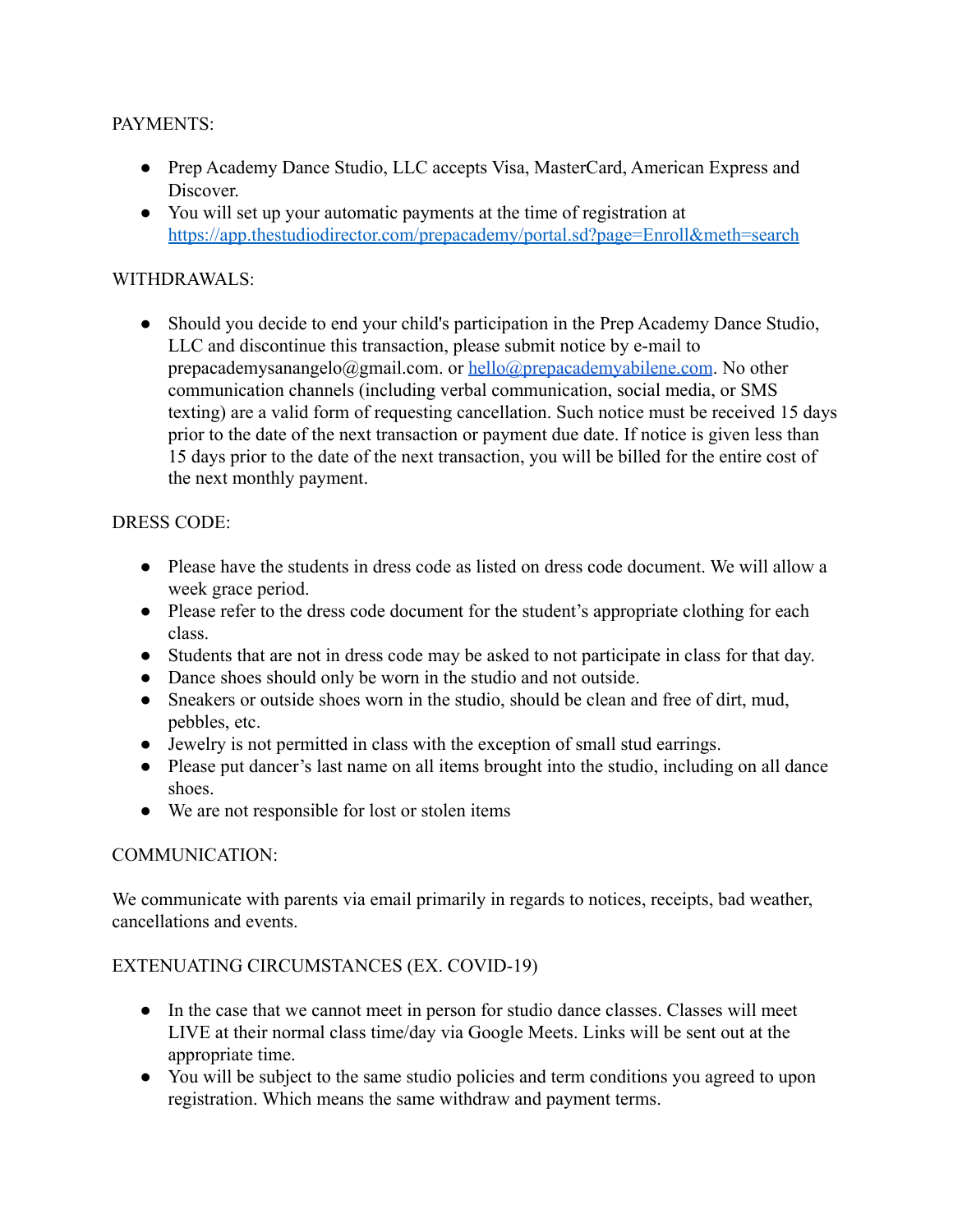• We will pick up in person classes when it is deemed safe by local, state or federal health authorities and governments.

## DROP OFF AND PICK UP:

- Parents can drop off/arrive no more than 15 minutes early. The studio doors are to remain locked before then, if it is the first class of the day.
- **Children under the age of 5:** A parent or responsible adult must remain on studio premises( in the parking lot) from start to end of the class. If in San Angelo you may wait in the waiting room if open. After class is over, parents/trusted adults can enter the studio in an orderly fashion and can pick up their child. Our instructors will make sure each child is released to the parent/trusted adult (ex. Instructors may have parents line up in a single file and grab the child's hand and give it to the parent). 5 minutes before the class is schedule to end, parents may begin to wait outside until the door is unlocked. Please do not try to take your dancer until the instructor has them lined up waiting for you to hand them off (this is a safety procedure our staff has been instructed to do).
- **Children ages 6 and up:**Parents do not have to stay on the premises while the class is going on but if you are leaving please let the instructor know. Children must wait inside until they see their parent/trusted adult outside/car pull up or parents walk up to get them. Our instructors will make sure each child is released to the parent/trusted adult (ex. Instructors may have parents line up in a single file and grab the child's hand and give it to the parent). If you think you will be 10 minutes late or longer please also inform the instructor.
- **Children under the age of 10:** are not permitted to wait outside for a parent, make sure this is clear to your dancers and we will do the same.
- **Please do not sit outside watching in the windows.** This is a distraction to your child and the other children.
- If you will be more than 10 minutes late to pick up your child, please let the instructor know.
- Parents or trusted adults of our preschoolers and special needs students are required to stay in the vicinity of Prep Academy during class time.

### INJURY/ILLNESS:

● If a student misses 3 weeks of classes due to injury or illness, we will be able to pro-rate or refund tuition for that month. Doctor's note is needed.

### MAKEUP CLASSES:

- There are no makeup classes if a student misses class for any reason. Although private lessons with the instructor can be scheduled for \$45/hour, if needed.
- If the Studio Manager/Owner for some reason cancels class for the week, the parents and students will be notified in a timely manner. In some cases, there will be make-up classes available for special cases.